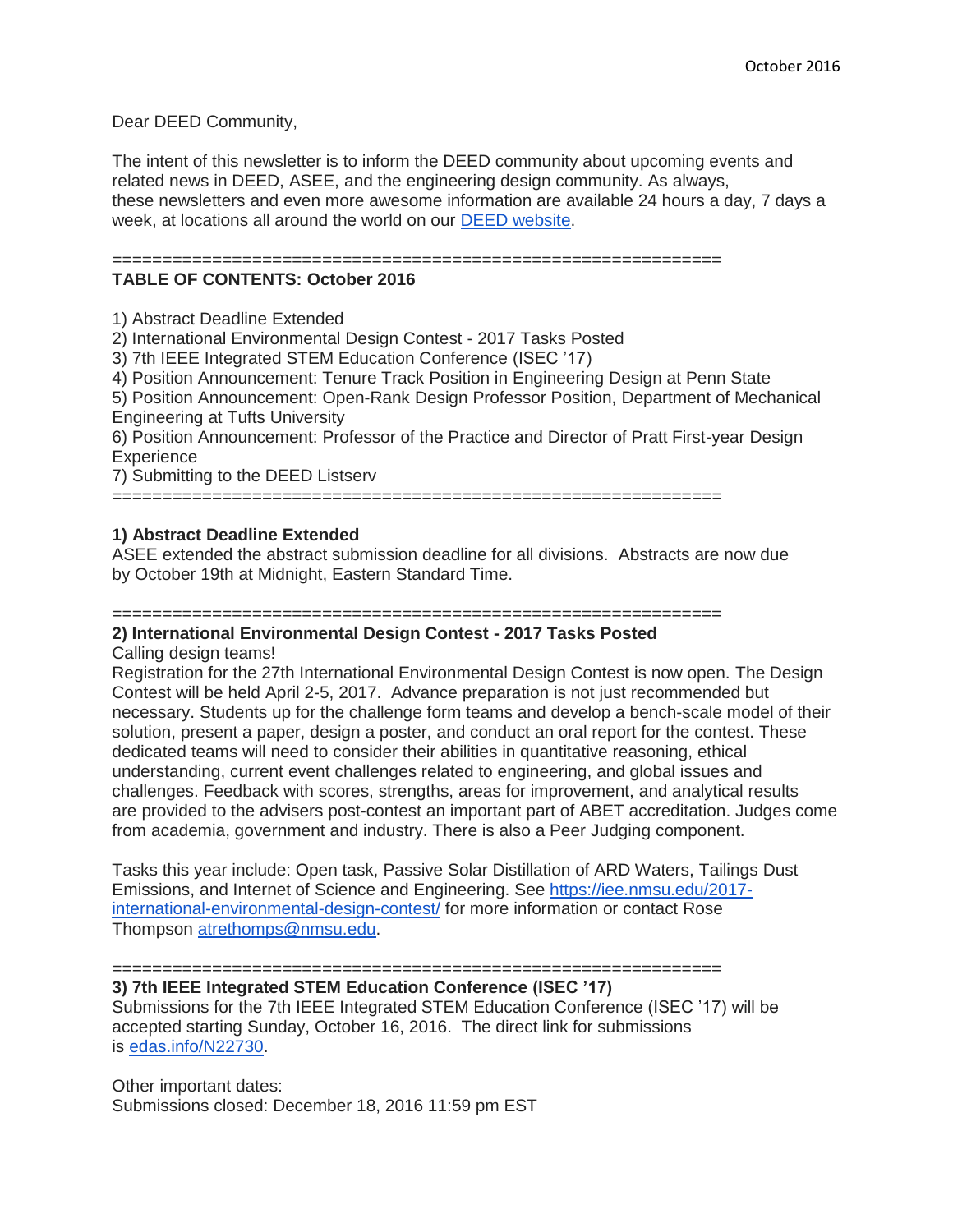Acceptances sent: January 15, 2017 Final revisions due: February 5, 2017 Early registration ends: February 28, 2017 Conference: March 11, 2017 Friend Center, Princeton University

Please visit us at <http://ewh.ieee.org/conf/stem> for information on paper format requirements, fees, housing, keynote, and other conference information; follow us on Twitter @IEEE\_ISEC; and like us on Facebook. Contact us at [ieee.isec@gmail.com](mailto:ieee.isec@gmail.com) for more information. We look forward to your participation in ISEC 2017!

#### =============================================================

**4) Position Announcement: Tenure Track Position in Engineering Design at Penn State** The School of Engineering Design, Technology and Professional Programs at The Pennsylvania State University seeks creative, dynamic applicants at the Assistant and Associate Professor level who will add new ideas, courses, programs, research, funding, and excitement to the Engineering Design Program at Penn State [\(www.edp.psu.edu\)](http://www.edp.psu.edu/). New faculty will join a diverse team that is actively pursuing new initiatives in research, education, and service in cross-disciplinary methods of design that apply to most fields of engineering. In addition to traditional engineering design concentrations, applicants with backgrounds in manufacturing, built environments, biomedical applications, cognitive psychology, humancomputer interaction and other emerging areas are encouraged to apply. Collaborations with other departments in engineering and other colleges are strongly supported. Design experience in industry is desirable.

Candidates must have an earned PhD in a field that is appropriate to support research and teaching in engineering design and be comfortable working in interdisciplinary settings. Evidence of excellent teaching ability is required. In addition to an application letter, curriculum vitae, and the names and contact information for three references, the applicant must submit both Research and Teaching statements that demonstrate how their interests and experiences align with those of the Engineering Design Program. To ensure full consideration, applicants must submit materials at <https://psu.jobs/job/66075> by November 30, 2016, although materials will be accepted until the selection process is complete. Questions can be directed to the Search Committee Chair, Professor Scarlett Miller at [scarlettmiller@psu.edu](mailto:scarlettmiller@psu.edu)

#### =============================================================

## **5) Position Announcement: Open-Rank Design Professor Position, Department of Mechanical Engineering at**

We are searching for a professor in design at the assistant, associate, or full level (tenuretrack/tenured) or as Professor of the Practice. This faculty member will join the design division in the department and will help teach undergraduate and graduate design classes such as Design for Sustainability, Design for Manufacture, Design for Optimization, and Mechanical Design. Research thrusts may include those tied to product design, entrepreneurship, human factors, and/or robotics. Collaboration with the Tufts Gordon Institute of Engineering Management is highly encouraged. Additional information about the department can be found at [http://engineering.tufts.edu/me.](http://engineering.tufts.edu/me)

The successful candidate will join an active department that offers B.S., M.S., and Ph.D. programs, and thus must demonstrate excellence in teaching as well as the potential to develop an internationally recognized research program. A doctorate or extensive industrial experience is required and candidates should submit evidence of their design achievements with their application.